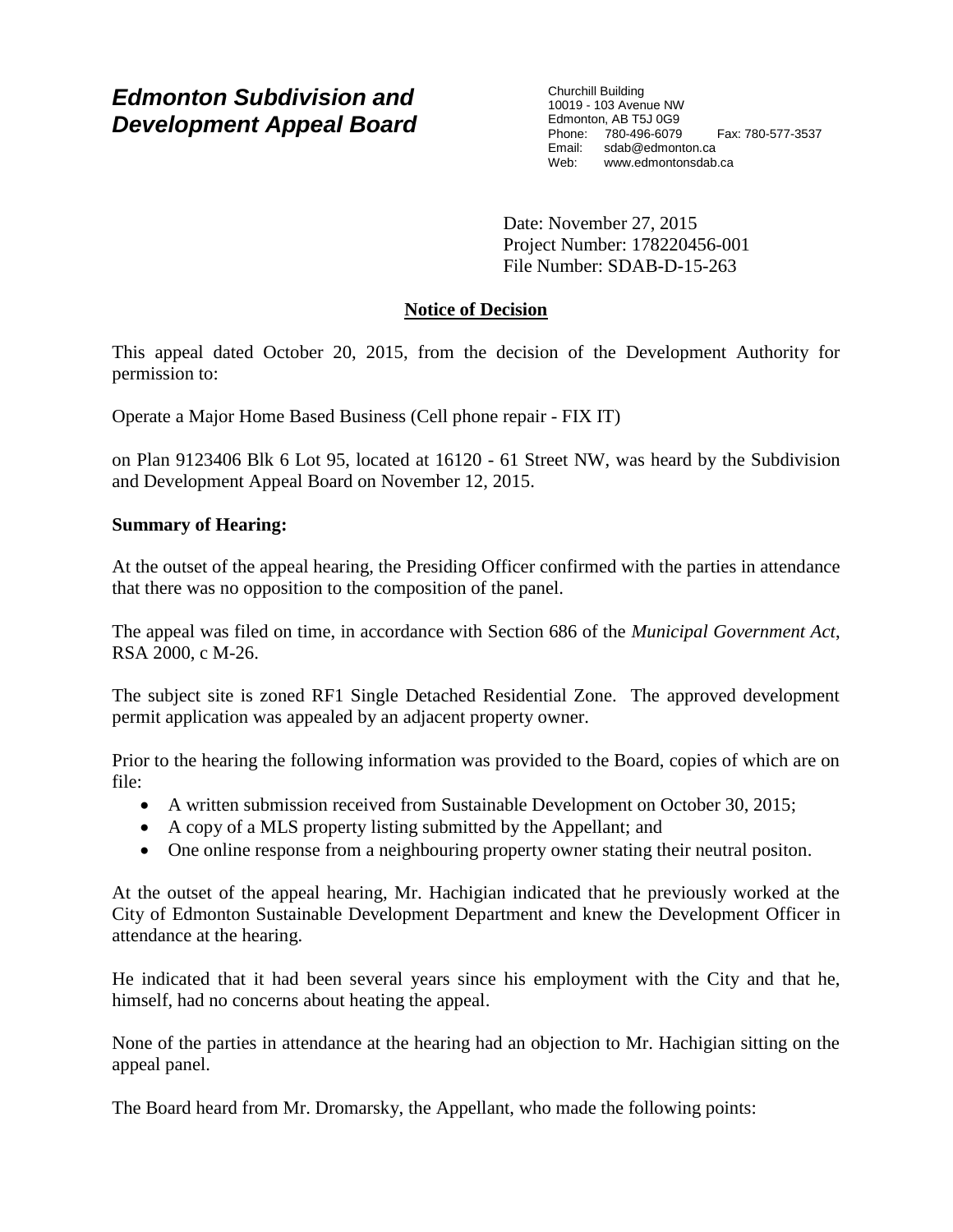- 1. He is concerned with the high volume of traffic in the "short" cul-de-sac.
- 2. He is concerned for the safety of his four children and a neighbour's four children with the amount of vehicles in the cul-de-sac, which motivated him to file an appeal.
- 3. There are no sidewalks in the cul-de-sac.
- 4. He is supportive of his neighbour and his proposed business.

In response to questions by the Board, Mr. Dromarsky provided the following information:

1. He confirmed that all of the houses in the area have front attached garages.

The Board then heard from Mr. Liang, representing Sustainable Development, who made the following points:

- 1. He is speaking on behalf of the Development Officer who approved the development permit application.
- 2. He could not confirm if a Site visit was conducted when the development permit application was made.
- 3. He confirmed that the development permit application was for a Major Home Based Business and not a Basement Suite.

The Board then heard from Mr. Kendama, the Respondent, who made the following points:

- 1. He confirmed that the Basement Suite is not occupied and that it is used for family members who visit.
- 2. The Basement Suite will be converted into an entertainment room.
- 3. He has a full time job seven days a week, and the proposed Major Home Based Business will only occupy his time on a part-time basis.
- 4. He is willing to tell his clients to park on the Driveway.
- 5. He confirmed that he does advertise for the Major Home Based Business.

In rebuttal, Mr. Dromarsky made the following points:

1. He is agreeable to a condition imposed by the Board that clients for the Major Home Based Business will park on the Driveway of the subject Site.

#### **Decision:**

The appeal is DENIED and the decision of the Development Authority is CONFIRMED. The Subdivision and Development Appeal Board imposes the following two conditions, additional to the 16 conditions imposed by the Development Authority in the original Permit decision:

- 1. The existing Basement Suite in the Dwelling shall not be used as a Secondary Suite.
- 2. All parking related to the Major Home Based Business shall take place on the Driveway of the subject Site.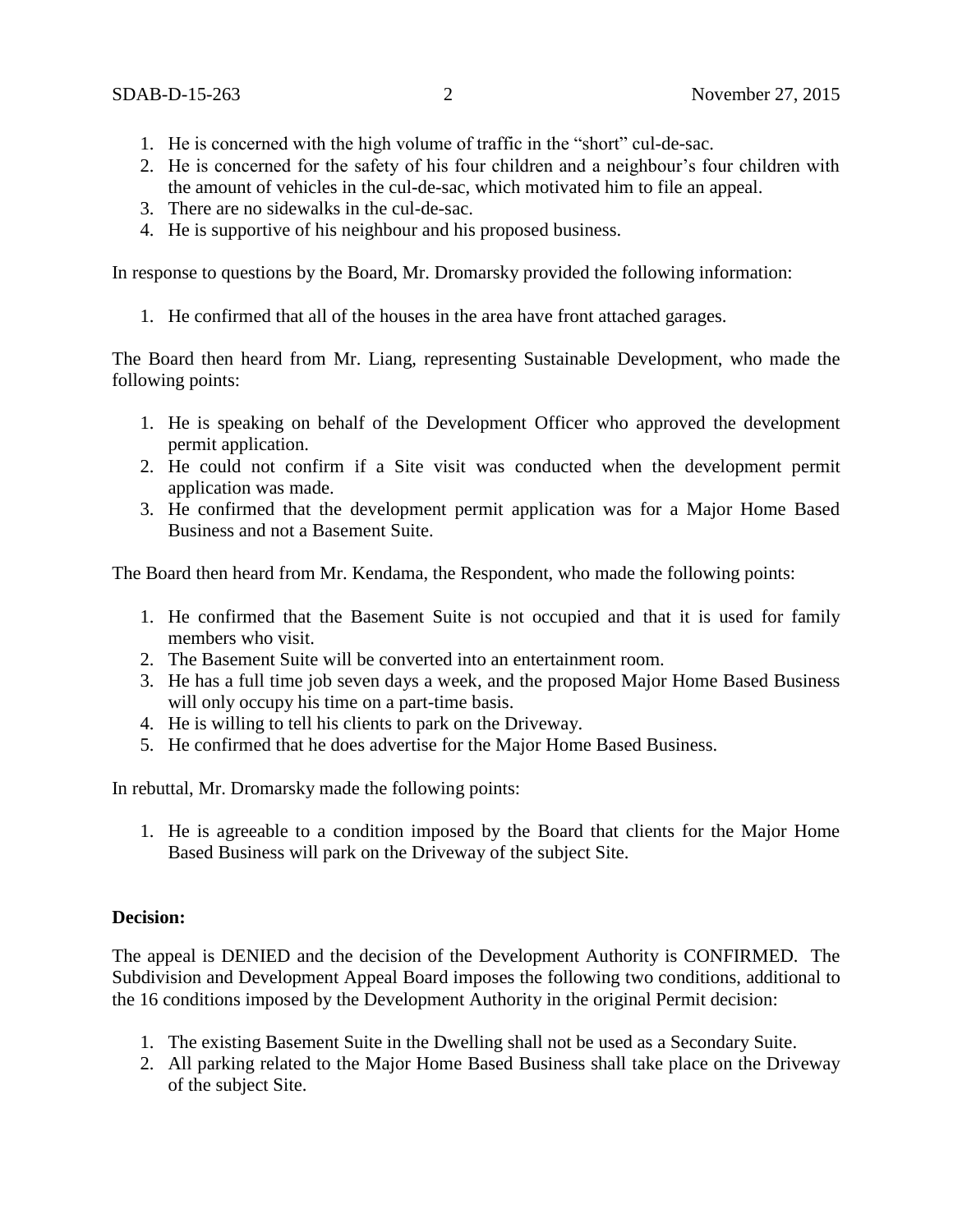In granting the Development Permit, the Development Authority imposed the following CONDITIONS:

1. The business owner must live at the site. The business use must be secondary to the residential use of the building and shall not change the residential character of the Dwelling or Accessory Building (Section 7.3(7)).

2. There shall be no exterior display or advertisement other than an identification plaque or sign a maximum of 20 cm  $(8)$  x 30.5 cm  $(12)$  in size located on the dwelling (Section 75.1).

3. The Major Home Based Business shall not generate pedestrian or vehicular traffic, or parking, in excess of that which is characteristic of the Zone in which it is located (Section 75.3).

4. The number of non-resident employees or business partners working on-site shall not exceed two at any one time (Section 75.4).

5. The site shall not be used as a daily rendezvous for employees or business partners.

6. The site shall not be used by employees or business partners as a parking or storage location.

7. Maximum business associated visits shall not exceed 5 per day.

8. Client visit must be by-appointment only and appointments shall not overlap.

9. Hours of operations must be between 12:00PM to 7:30PM on weekdays and 9:30AM to 7:30PM on weekends.

10. There shall be no outdoor business activities, or outdoor storage of material or equipment associated with the business (Section 75.5).

11. No person shall keep in any part of a Site in any Residential Zone any commercial vehicle, loaded or unloaded, of a maximum gross vehicle weight (G.V.W.) exceeding 4 500 kg. (Reference Section 45.1(a))

12. No offensive noise, odour, vibration, smoke, litter, heat or other objectionable effect shall be produced.

13. The business use must maintain the privacy and enjoyment of adjacent residences and the characteristic of the neighbourhood.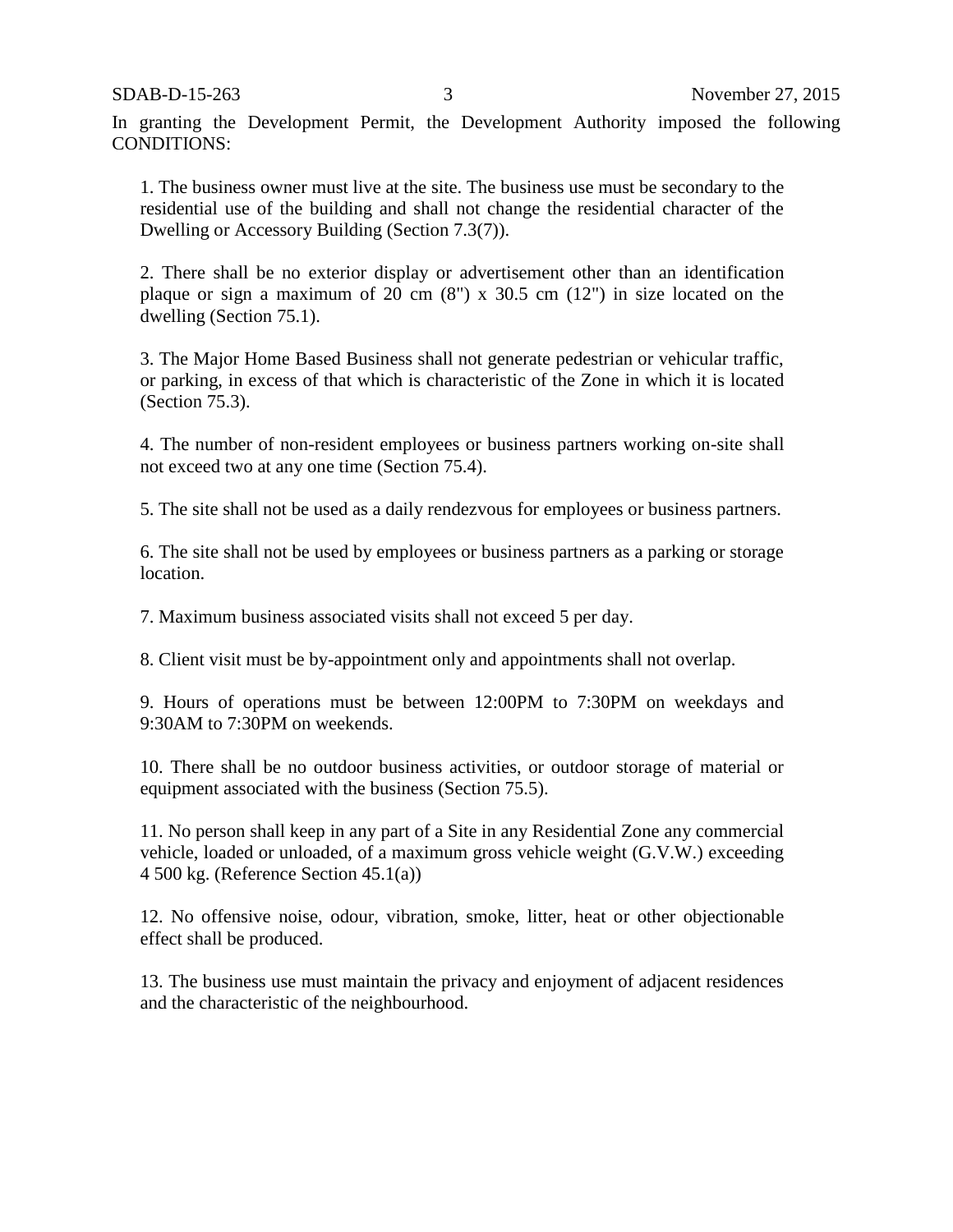14. All parking for the Dwelling and Home Based Business must be accommodated on site unless a parking variance has been granted for this Major Home Based Business.

15. This Development Permit may be cancelled at any time if the Home Based Business as stated in the Permit Details changes (Section 17.2).

16. This approval is for a 5 year period from the date of this decision. This Development Permit expires on October 12, 2020. Should the business continue to locate at this location, an extension of Development Permit must be approved prior to October 12, 2020.

#### NOTES:

1. An approved Development Permit means that the proposed development has been reviewed only against the provisions of the Edmonton Zoning Bylaw. It does not remove obligations to conform with other legislation, bylaws or land title instruments such as the Municipal Government Act, the ERCB Directive 079, the Edmonton Safety Codes Permit Bylaw or any caveats, covenants or easements that might be attached to the Site.

2. This Development Permit is not a Business License.

### **Reasons for Decision:**

The Board finds the following:

- 1. The proposed development is a Discretionary Use in the RF1 Single Detached Residential Zone.
- 2. The Board recognizes that parking issues can occur in cul-de-sac areas. The Board is satisfied that the subject Site has sufficient parking on the driveway and that the Secondary Suite is not currently being used.
- 3. Evidence was presented that the double garage and Driveway provide ample on-site parking to accommodate the two vehicles registered to the subject property and the Major Home Based Business.
- 4. The Board is satisfied that the approval is for a five year period and any traffic concerns can be raised in connection with future development permits.
- 5. Based on the above, it is the opinion of the Board that the proposed development will not unduly interfere with the amenities of the neighbourhood, nor materially interfere with or affect the use, enjoyment or value of neighbouring parcels of land.

### **Important Information for Applicant/Appellant**

1. This is not a Building Permit. A Building Permit must be obtained separately from the Sustainable Development Department, located on the  $5<sup>th</sup>$  Floor, 10250 – 101 Street, Edmonton.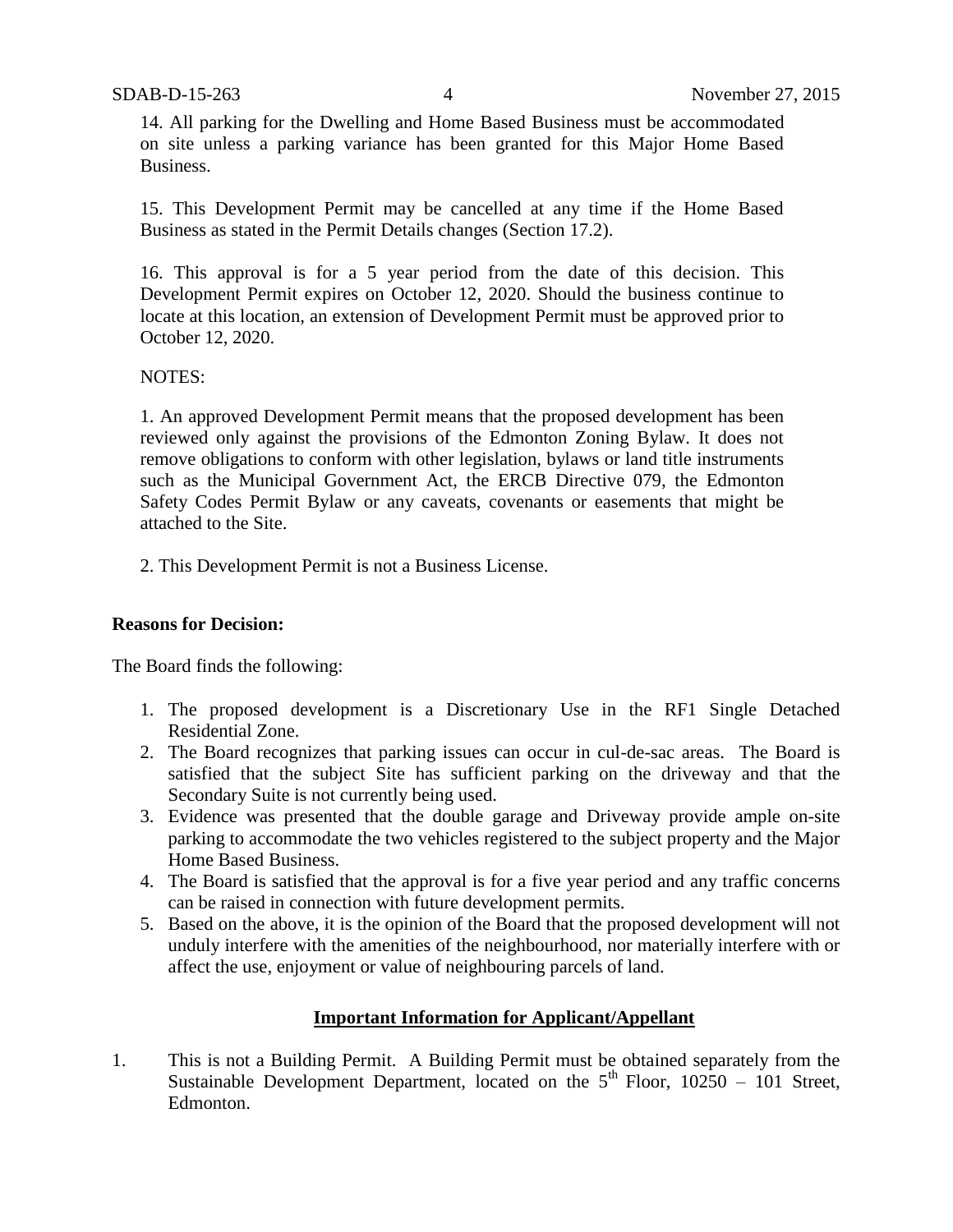- 2. Obtaining a Development Permit does not relieve you from complying with:
	- a. the requirements of the *Edmonton Zoning Bylaw*, insofar as those requirements have not been relaxed or varied by a decision of the Subdivision and Development Appeal Board;
	- b. the requirements of the *Alberta Safety Codes Act*, RSA 2000, c S-1;
	- c. the requirements of the *Permit Regulation*, Alta Reg 204/2007;
	- d. the requirements of any other appropriate federal, provincial or municipal legislation; and
	- e. the conditions of any caveat, covenant, easement or other instrument affecting a building or land.
- 3. When an application for a Development Permit has been approved by the Subdivision and Development Appeal Board, it shall not be valid unless and until any conditions of approval, save those of a continuing nature, have been fulfilled.
- 4. A Development Permit will expire in accordance to the provisions of Section 22 of the *Edmonton Zoning Bylaw 12800*, as amended.
- 5. This decision may be appealed to the Alberta Court of Appeal on a question of law or jurisdiction under Section 688 of the *Municipal Government Act*, RSA 2000, c M-26. If the Subdivision and Development Appeal Board is served with notice of an application for leave to appeal its decision, such notice shall operate to suspend the Development Permit.
- 6. When a decision on a Development Permit application has been rendered by the Subdivision and Development Appeal Board, the enforcement of that decision is carried out by the Sustainable Development Department, located on the 5th Floor, 10250 – 101 Street, Edmonton.

*NOTE: The City of Edmonton does not conduct independent environmental checks of land within the City. If you are concerned about the stability of this property for any purpose, you should conduct your own tests and reviews. The City of Edmonton, when issuing a development permit, makes no representations and offers no warranties as to the suitability of the property for any purpose or as to the presence or absence of any environmental contaminants on the property.*

> Mr. N. Somerville, Presiding Officer Subdivision and Development Appeal Board

c.c.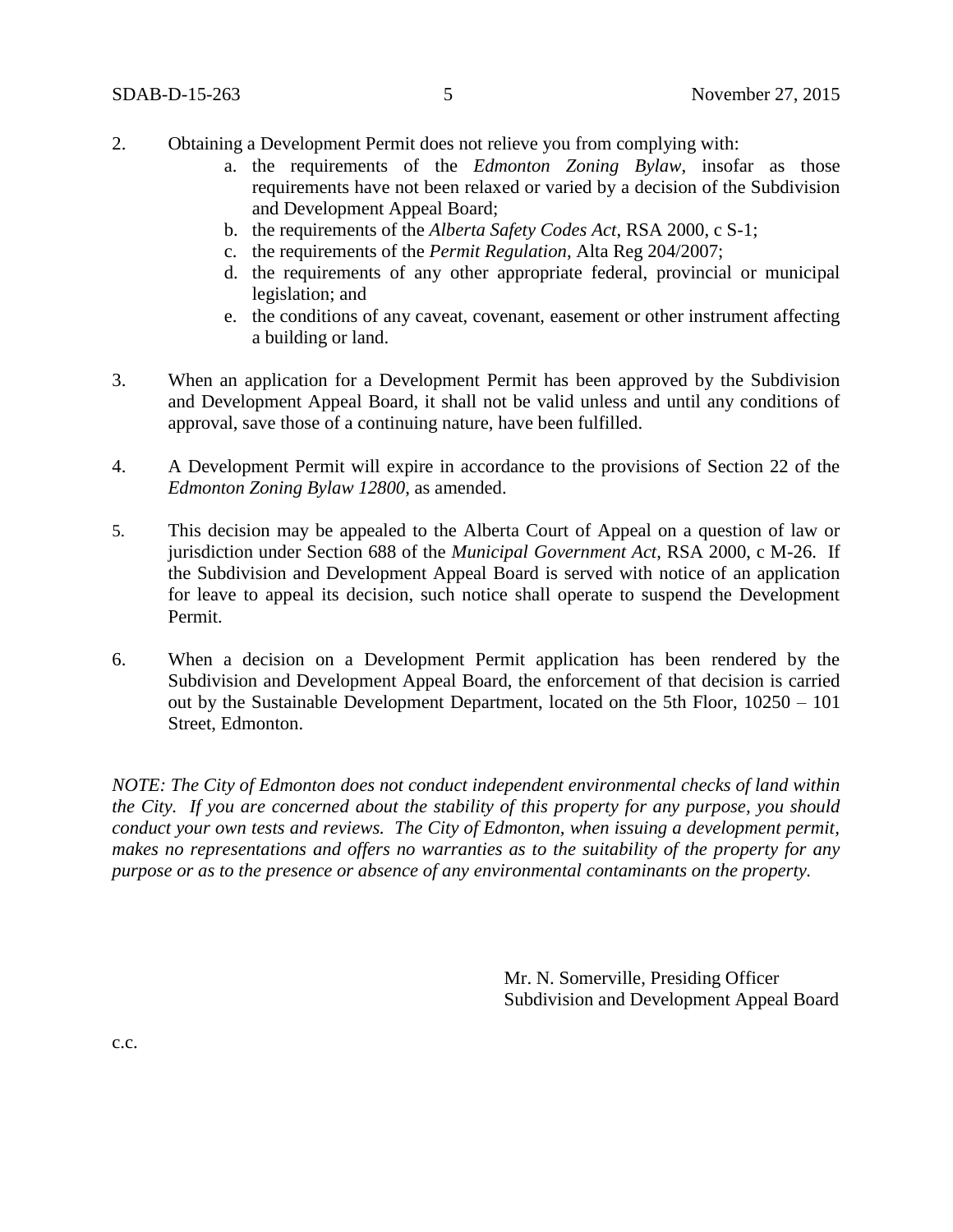# *Edmonton Subdivision and Development Appeal Board*

Churchill Building 10019 - 103 Avenue NW Edmonton, AB T5J 0G9 Phone: 780-496-6079 Fax: 780-577-3537 Email: sdab@edmonton.ca<br>Web: www.edmonton.ca Web: www.edmontonsdab.ca

Date: November 27, 2015 Project Number: 170552372-013 File Number: SDAB-D-15-264

# **Notice of Decision**

This appeal dated October 15, 2015, from the decision of the Development Authority for permission to:

Construct a front veranda (6.86 m by 1.98 m) to existing approved Single Detached House

on Plan 2600KS Blk 17 Lot 16, located at 7707 - 143A Street NW, was heard by the Subdivision and Development Appeal Board on November 12, 2015.

## **Summary of Hearing:**

At the outset of the appeal hearing, the Presiding Officer confirmed with the parties in attendance that there was no opposition to the composition of the panel.

The appeal was filed on time, in accordance with Section 686 of the *Municipal Government Act*, RSA 2000, c M-26.

The Board heard an appeal of the decision of the Development Authority to approve – subject to conditions and a variance in the maximum allowable projection of a veranda into the minimum required Front Setback – an application to construct a front veranda (6.86 m by 1.98 m) to an existing approved Single Detached House. The subject site is zoned RF1 Single Detached Residential Zone and is within the Mature Neighbourhood Overlay.

Prior to the hearing the following information was provided to the Board, copies of which are on file:

- Supporting documents received with the Appeal;
- A written submission received from Sustainable Development on November 5, 2015;
- An online response in support of the proposed development;
- Submissions from the Respondent; and
- An additional supporting document from the Respondent.

At the outset of the appeal hearing, Mr. Hachigian indicated that he previously worked at the City of Edmonton Sustainable Development Department and knew the Development Officers in attendance at the hearing.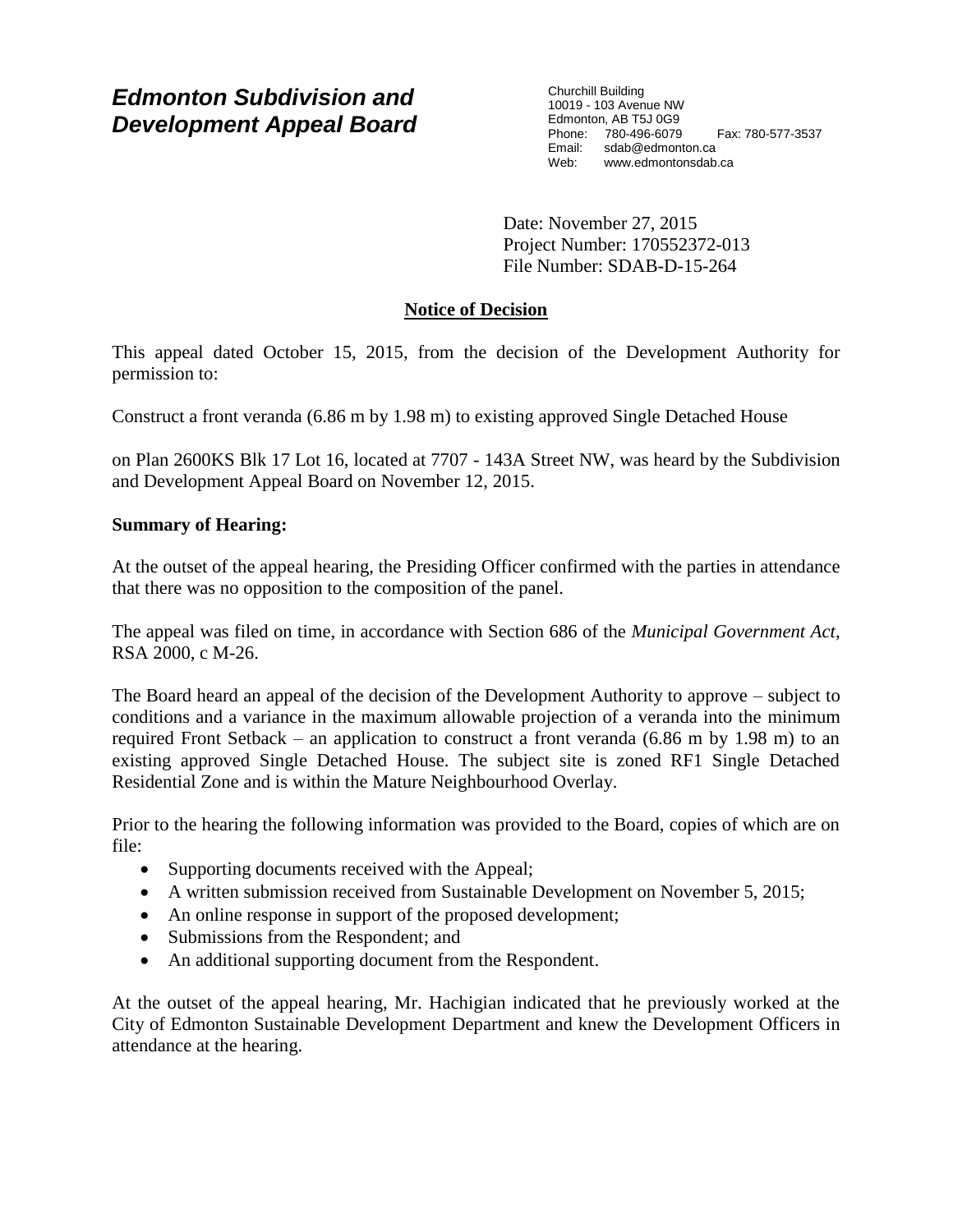He indicated that it had been several years since his employment with the City and that he had no concerns about hearing the appeal.

None of the parties in attendance at the hearing objected to Mr. Hachigian sitting on the appeal panel.

The Board heard from Ms. Clearwater, the Appellant, who was accompanied by her son, Mr. Grant Clearwater, who together made the following points:

- 1. She has lived in the area for 41 years.
- 2. Her original concern was that the foundation wall of the existing Dwelling is at the maximum allowable projection.
- 3. In her opinion, the veranda is in violation of City regulations.
- 4. She constructed an addition on her property in 1977 which complied with the City Bylaws.
- 5. The property on the other side of the subject Site has a variance of 8 inches for the projection.
- 6. She believes previous legislation for two Storey developments required neighbourhood consultation.
- 7. Mr. Grant Clearwater indicated that a new development must recognize neighbourhood requirements and conform to the regulations of the *Edmonton Zoning Bylaw*.
- 8. The front of the roof of the addition on his mother's house is 8 feet high from Grade.
- 9. The three windows on the addition to his mother's house will face a wall that is 25 feet to 28 feet in Height.
- 10. The veranda will extend beyond the wall of that addition.
- 11. They referred to Section 11.3(1)(a) and (b) of the *Edmonton Zoning Bylaw*:

The Development Officer may approve, with or without conditions as a Class B Development, an application for development that does not comply with this Bylaw where:

- 1. the proposed development would not, in his opinion:
	- a. unduly interfere with the amenities of the neighbourhood; or
	- b. materially interfere with or affect the use, enjoyment or value of neighbouring properties.
- 12. In their opinion, whether the Development Officer properly exercised his discretion under Section 11.3 is the most important consideration, as the view from the three windows of the addition to Ms. Clearwater's house will be impacted by the development.
- 13. There will be a sun shadow impact on the shrubs and garden on Ms. Clearwater's property.
- 14. They are concerned with the activity that may take place on the veranda.
- 15. They referred to Section 44.1(a) of the *Edmonton Zoning Bylaw*: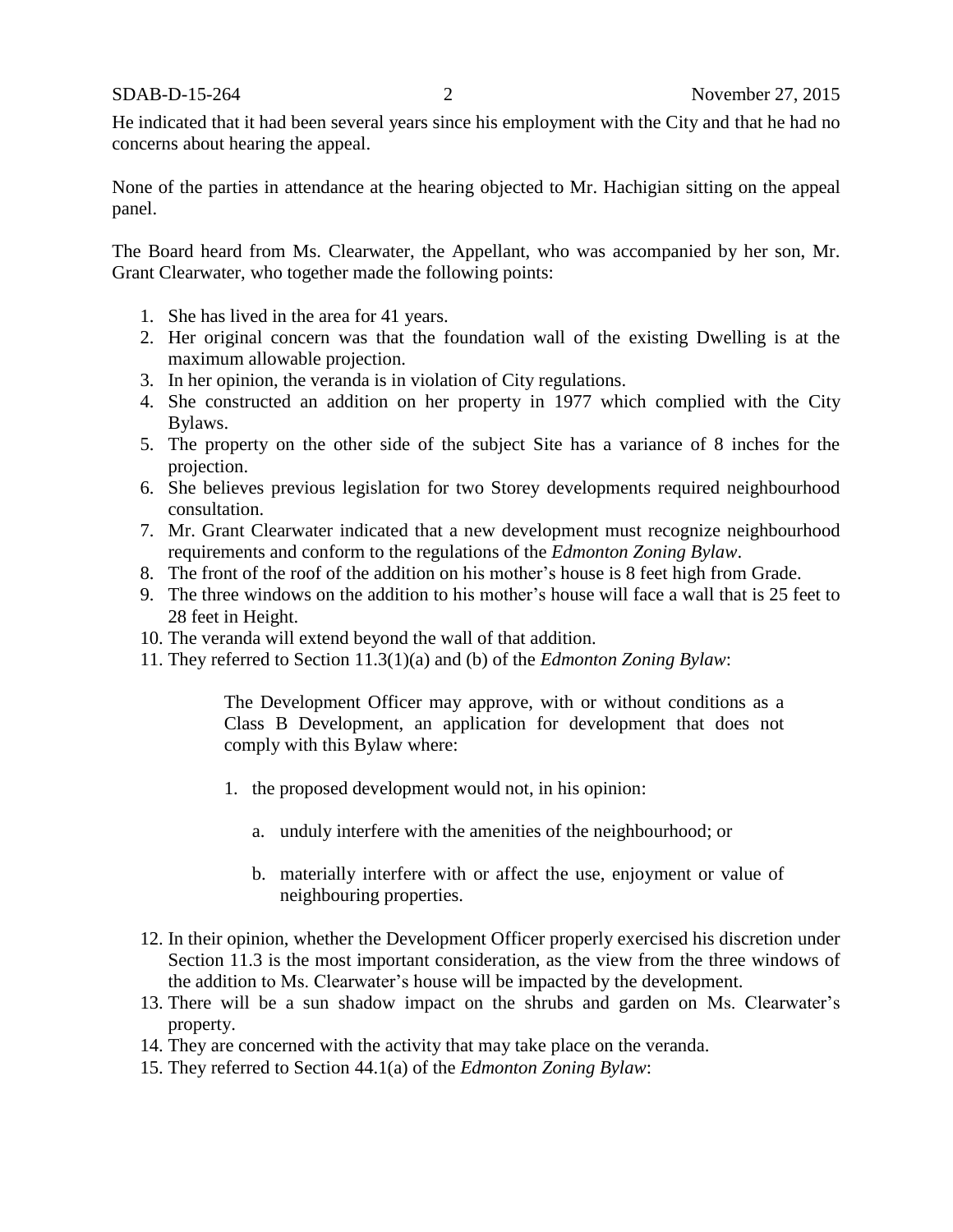The following features may project into a required Setback or Separation Space as provided for below:

- 1. a) verandas, porches, eaves, shade projections, unenclosed steps, chimneys, belt courses, sills, together with any other architectural features which are of a similar character, provided such projections do not exceed 0.6 m in the case of Setbacks or Separation Spaces of 1.2 m or greater. Where unenclosed steps extend into Side Setbacks which are not used for vehicular access, such steps shall not exceed a Height of 1.0 m above Grade;
- 16. A projection of 0.6 metres into the required Front Yard is allowed and the Applicant is requesting a projection of 1.9 metres.
- 17. In their opinion, the only affected property within the 60 metre notification radius is that of the Appellant, Ms. Clearwater.
- 18. They believe that the Bylaw exists for a reason and should be followed.

In response to questions by the Board, Ms. Clearwater and Mr. G. Clearwater provided the following information:

- 1. They do not have evidence to support their concern that property values will decrease due to the proposed development.
- 2. There will be a safety issue when vehicles are backing out of Driveways.
- 3. There is a day home two doors from the subject Site and there will be a safety issue with children running onto the street.
- 4. The subject Dwelling blocks two of the windows on Ms. Clearwater's property and the veranda will not block the last window.
- 5. They confirmed that they did not review the proposed plans for the veranda.
- 6. The proposed veranda will negatively affect the view of the sidewalk from Ms. Clearwater's property.
- 7. There is a 7.2 metre Setback on the existing Dwelling with an allowable projection of 6.7 metres due to the blockface calculation, and the intrusion of the veranda into the Setback space will only be 0.9 metres.
- 8. They believe the pilings for the veranda were poured in September and are 3.0 metres from the foundation wall.
- 9. The veranda will block the sun only on the northeast corner of her house.
- 10. The previous Single Storey house was located farther back on the property and was demolished.

The Board then heard from Mr. Brad Clearwater, Ms. Clearwater's son, who made the following points:

1. He questioned whether the proposed veranda was a two Storey development rather than one Storey.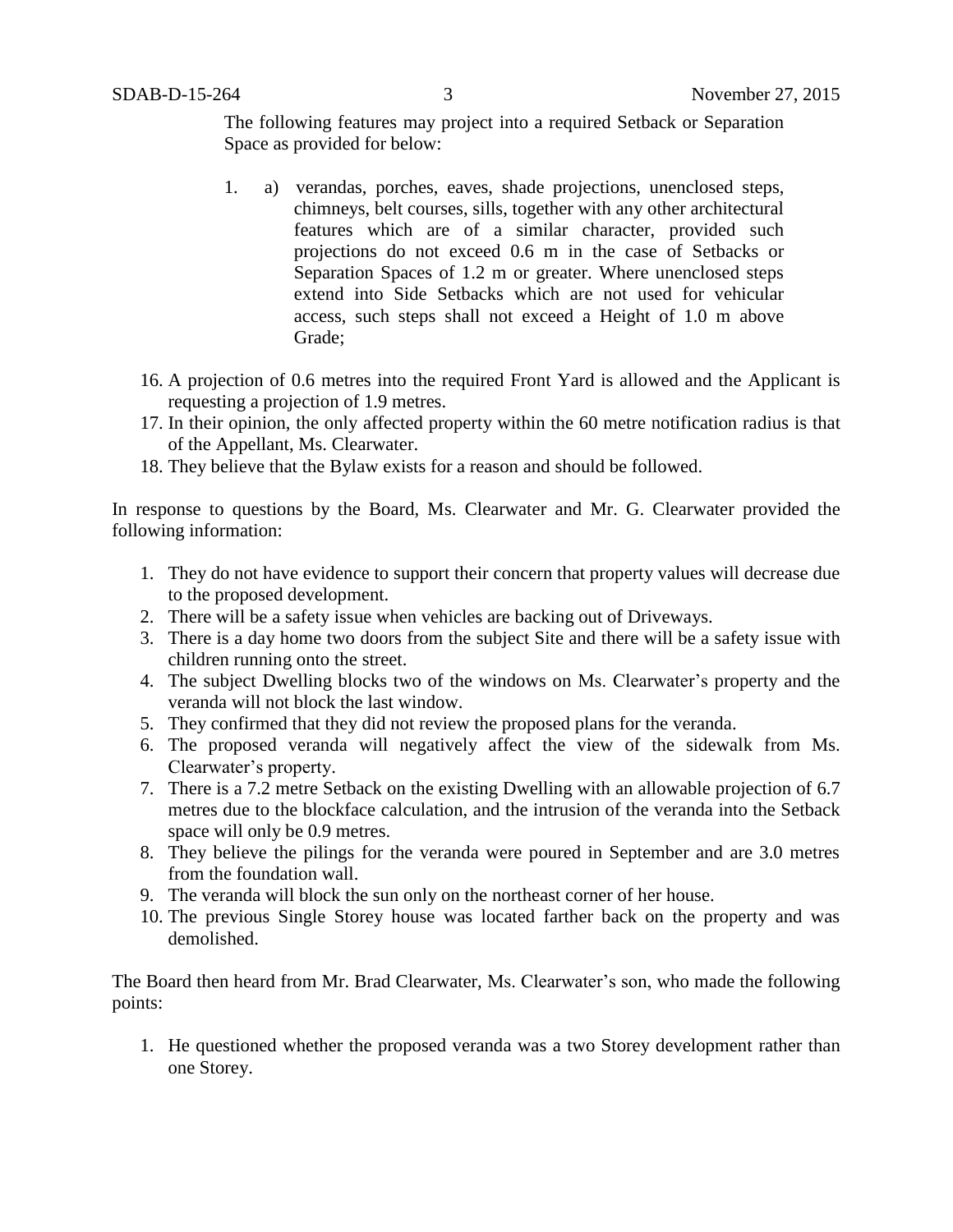- 2. The bottom illustration shown on the proposed plans will be the view from the Appellant's property.
- 3. The floor Height of the veranda is two and a half feet to three feet above the main level of Ms. Clearwater's Dwelling.
- 4. They are concerned with the veranda and not the house itself.
- 5. In his opinion, the Respondent always intended to build the veranda.
- 6. In his opinion, the *Edmonton Zoning Bylaw* should be followed.
- 7. He spoke to an Inspector who informed him that the house could be built further into the required Front Yard.

In answer to questions by the Board, Mr. B. Clearwater provided the following responses:

- 1. He conceded that steps are not included when determining the Front Yard calculation.
- 2. In his opinion, steps could be built from the front of the house instead of a veranda.

The Board then heard from Mr. Fournier, an affected property owner within the 60 m notification area, who made the following points:

- 1. In his opinion, the Bylaw is in place and should not be changed.
- 2. It is the responsibility of the developer and the City to consider the area being developed.

The Presiding Officer informed Mr. Fournier that a development, such as a veranda, is always part of the Development Permit. However, in this particular instance, the need for a variance for the veranda was discovered only after the initial plans were submitted.

The Board then heard from Mr. Liang and Mr. Wen, representing the City of Edmonton Sustainable Development, who answered questions by the Board and provided the following information:

- 1. They confirmed that the veranda will be a one Storey structure with a roof.
- 2. The only variance is regarding the veranda which was shown on the original proposed plans.
- 3. Although other older homes in the area are Setback further on their respective properties, the implementation of the Mature Neighbourhood Overlay allows newer developments to be located closer to the front sidewalk.
- 4. The Setback of 7.2 metres was based on the average blockface of the street.
- 5. They confirmed that the appropriate Setback and the variance granted will exceed the required setback by 0.89 metres (3 feet).

The Board then heard from Ms. Vu, representing the Respondent, DK 888 Development Inc., who made the following points:

- 1. Her company is a new developer and has only built two houses and they want to follow the requirements of the *Edmonton Zoning Bylaw.*
- 2. She reviewed her written submission to the Board and provided background about how the veranda was approved as part of the development permit application.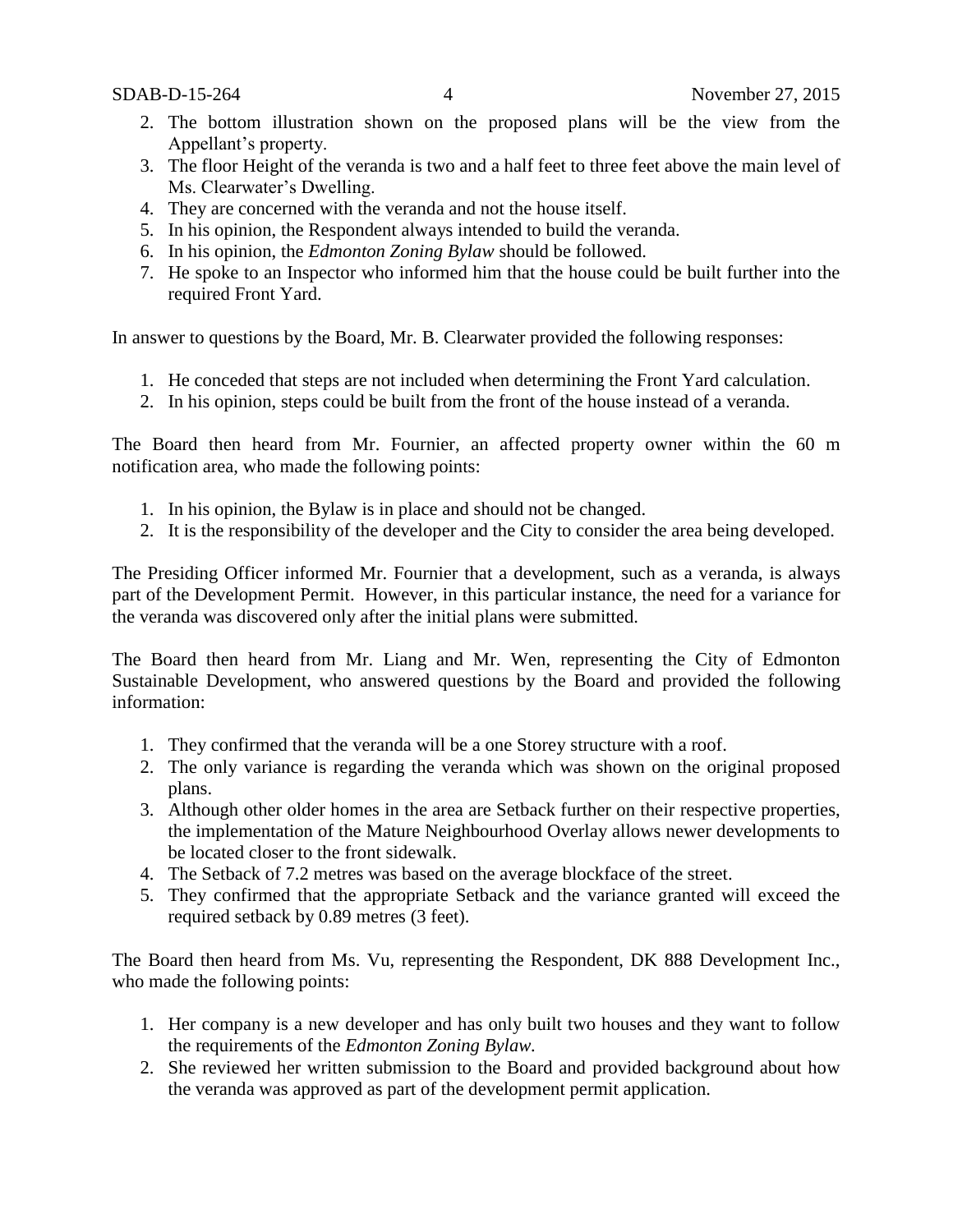- 3. It was after a neighbouring property owner's inquiry that the City determined a variance was required for the veranda.
- 4. They were informed that a separate development permit application was required for the veranda.
- 5. She referred to Section 814.3(6) of the Mature Neighbourhood Overlay:

Notwithstanding Section 44 of this Bylaw, a single Storey Platform Structure may project a maximum of [2.0](javascript:void(0);) m into a Front Setback from the first Storey of a Dwelling, provided that a minimum of [3.0](javascript:void(0);) m is maintained between the Front Lot Line and the Platform Structure.

- 6. In her opinion, veranda is not defined in this Section and could be considered a Single Storey Platform Structure. In such case, the veranda would actually be permitted to project 2.0 metres into the Front Setback, which would comply with the *Edmonton Zoning Bylaw.*
- 7. The garage was originally proposed on the other side of the house and Setback to provide for better sightlines from the Appellants property. However, they were informed by the City that the mature trees could not be removed; therefore, the garage was moved to the north side of the house.
- 8. She reviewed the photographs that were attached to her letter to the Laurier Heights Community League. The photographs illustrate the subject Site being developed in relation to the Appellant's property and the exact location of the veranda.
- 9. The veranda will end at the north front entrance and will not extend to the south of the front entrance which will reduce the impact on the Appellant's sightlines and will not negatively impact privacy issues.
- 10. She provided the Board with photographs of similar developments in the immediate area that have verandas and are comparable in scale and design to the proposed development.
- 11. She confirmed that the pilings for the veranda were poured after the original foundation. The pilings were outlined on the original plans.
- 12. She provided the Board with a hand written diagram showing how the sun shadowing will affect the neighbouring property.
- 13. In her opinion, the proposed development will provide little or no sun shadowing on the Appellant's house as it is south of the subject Site.
- 14. In her opinion, the veranda will not be a safety issue.
- 15. During construction, she provided the Appellant with the company's phone number, in case they had any concerns.
- 16. The Appellant only called her to have the portable washroom moved to a different location.

In rebuttal, Ms. Clearwater and Mr. G. Clearwater made the following points:

1. They referred to Section 11.4(1) of the *Edmonton Zoning Bylaw*:

In approving an application for a Development Permit pursuant to Section 11.3, the Development Officer shall adhere to the following: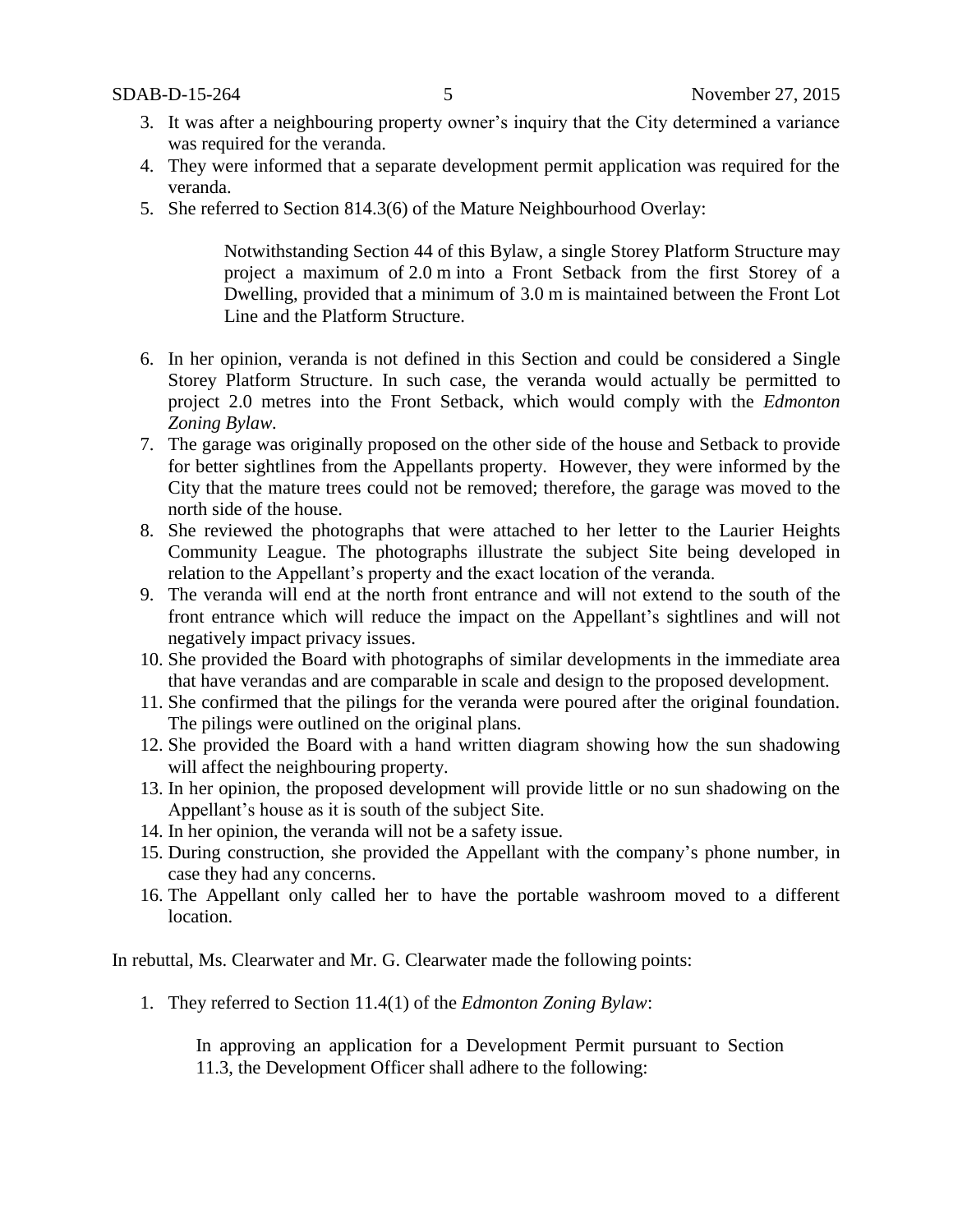- 1. a variance shall be considered only in cases of unnecessary hardship or practical difficulties peculiar to the Use, character, or situation of land or a building, which are not generally common to other land in the same Zone;
- 2. They believe there is no hardship to build on this property.
- 3. They referred to Page 2 of the Respondent's submission and expressed disagreement with her definition of veranda as a single Storey Platform Structure under Section 814.3(6).
- 4. They do not agree that a veranda is included in the definition of Platform Structure. The veranda is not a balcony, a raised terrace, or a deck, and therefore should not be allowed.
- 5. They believe the veranda is not a Single Storey Structure in the Front Yard and referred to Section 44 of the *Edmonton Zoning Bylaw* in support of this assertion.
- 6. They believe the properties referred to in the photographs are located on 142 Street and not 143A Street, where the proposed development is located.
- 7. They appreciated that Community Consultation took place; however, the atmosphere and circumstance of the consultation was unfair and could not be impartial as there were two people conducting the survey on a Sunday afternoon.
- 8. They reiterated that the proposed development will have a negative impact on their property and will decrease property values.

After the Presiding Officer closed the appeal hearing, the Appellant requested that the Board accept a petition in opposition to the development, as they had misunderstood the document disclosure process and did not submit it during the hearing. The request was made through a Subdivision and Development Appeal Board staff, who relayed the request to the Board.

The Board agreed to accept the Appellant's petition.

The Board notes that 4 signatures of residents within the 60 m notification area are provided on the petition. Two of these signatures are from individuals who reside at the same address.

### **Decision:**

The appeal is DENIED and the decision of the Development Authority is VARIED and the development is GRANTED as applied for, subject to the following CONDITIONS:

1. The development shall be constructed in accordance with the stamped and approved drawings under DP 170552372-001.

### **Reasons for Decision:**

The Board finds the following:

1. The proposed development is an addition to a Permitted Use in the RF1 Single Detached Residential Zone.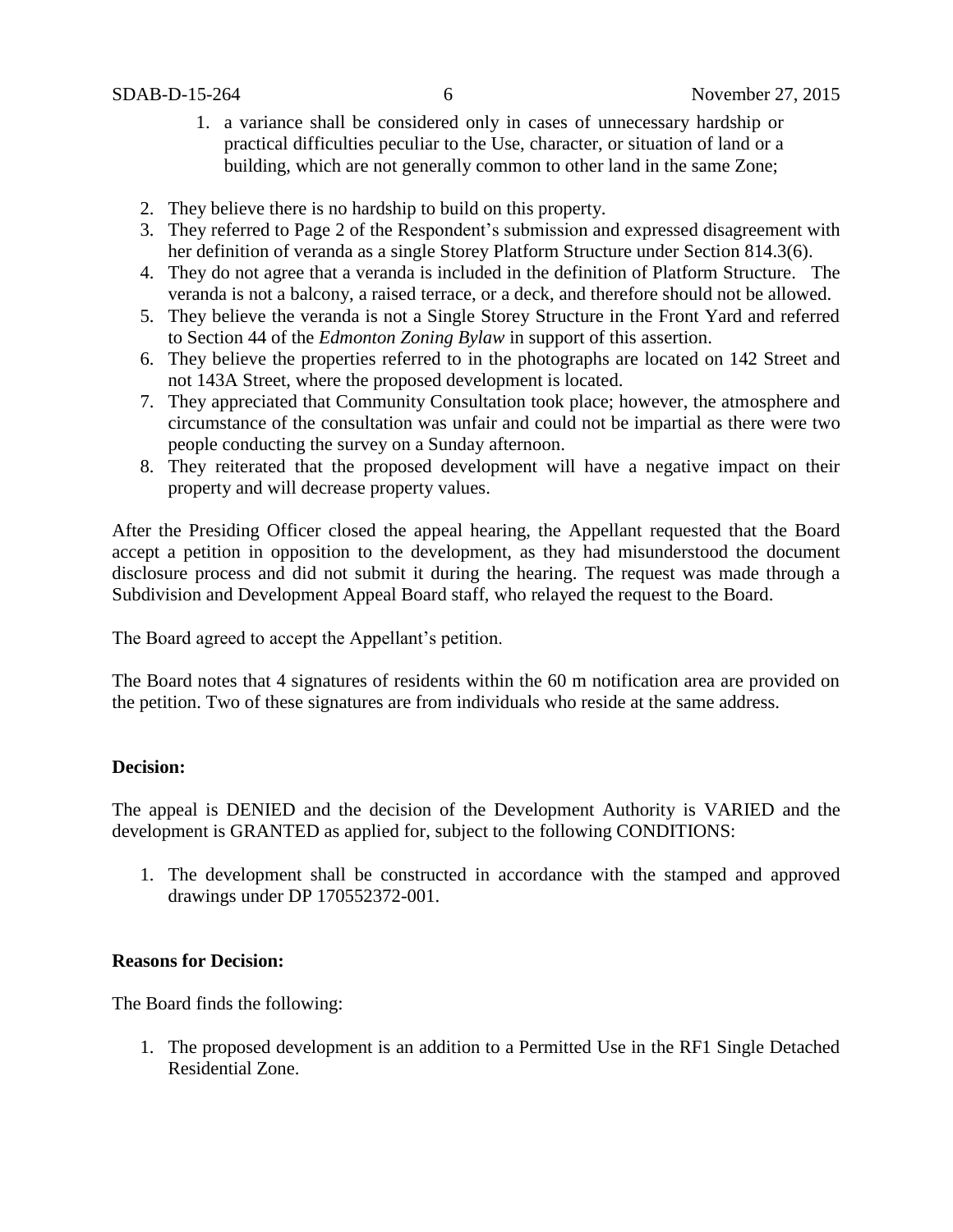2. Section 814.3(6) states:

Notwithstanding Section 44 of this Bylaw, a single Storey Platform Structure may project a maximum of 2.0 m into a Front Setback from the first Storey of a Dwelling, provided that a minimum of 3.0 m is maintained between the Front Lot Line and the Platform Structure.

- 3. The Board accepts the Respondent's submission that Section 814.3(6) allows a Single Storey projection of 2.0 metres into a required Front Yard. The proposed veranda is such a single Storey projection, for the following reasons:
	- a. Section 44(1)(a) provides that verandas may project into a required Setback so long as the projection does not exceed 0.6 m. The proposed veranda projects 1.5 metres into the minimum required Front Setback, which would appear to exceed the limitation and therefore require a variance.
	- b. However, the subject property falls within the Mature Neighbourhood Overlay ("MNO"), and Section 814.3(6) of the MNO states that "*Notwithstanding* Section 44… a single Storey Platform Structure may project a maximum of 2.0 m into a *Front Setback*" [emphasis added]. The wording of Section 814.3(6) is clear: the use of the term, "notwithstanding", instructs the reader that within the Mature Neighbourhood Overlay, Section 814.3(6) takes precedence over Section  $44(1)(a)$ .
	- c. The question that the Board must then turn its mind to is whether the proposed veranda falls under the definition of a single Storey Platform Structure.
	- d. Although veranda is not defined under the *Edmonton Zoning Bylaw,* Platform Structures are defined under Section 6.1(74) as "structures projecting from the wall of a building that may be surrounded by guardrails or parapet walls. Common structures include: balconies, raised terraces, and decks."
	- e. The examples of common Platform Structures provided under Section 6.1(74) form a non-exhaustive list, which opens the door for the proposed covered veranda to be considered a Platform Structure projecting into the Front Setback.
	- f. The use of the term "single Storey" clearly indicates that the structure may be covered. Indeed, the Board notes that Section 6.1(98) defines Storey as follows:

Storey means that portion of a building, which is situated between the top of any floor *and the top of the floor next above it*. If there is no floor above, the Storey is the portion of the building, which is situated between the top of any floor *and the ceiling above it*. [emphasis added]

- g. The Board finds that a covered veranda can be a structure that projects from the wall of a building. A covered veranda may also be surrounded by guardrails.
- h. For the above reasons, the Board finds that the proposed veranda falls under the definition of a single Storey Platform Structure.
- i. Section 814.3(6) was developed to provide for front verandas, consistent with the Mature Neighbourhood Overlay's purpose to promote a "pedestrian–friendly design of the streetscape."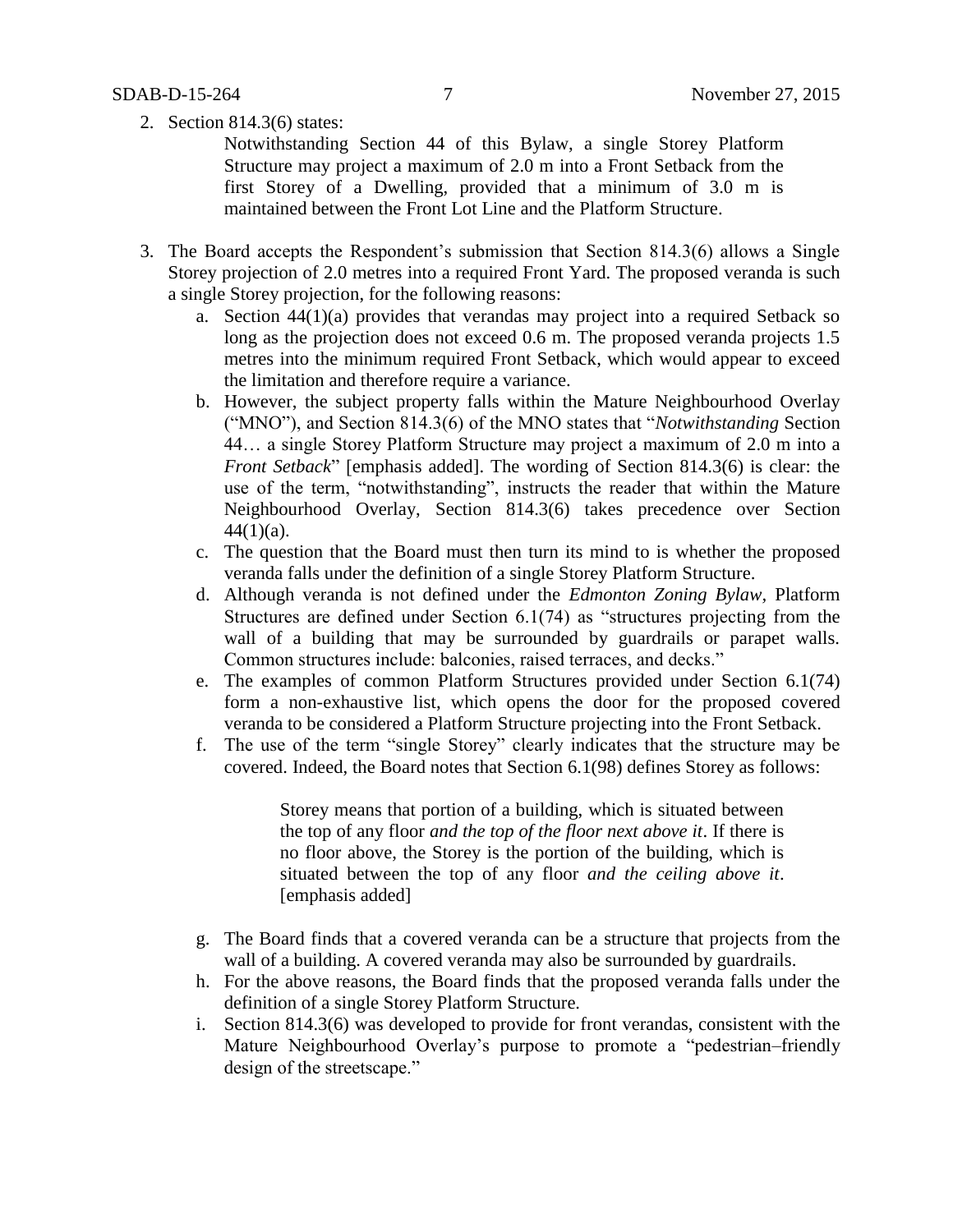- j. Since the proposed veranda is a Platform Structure, the development regulations under Section 814.3(6) of the Mature Neighbourhood Overlay applies.
- 4. Section 814.3(6) permits a single Storey Platform Structure to project up to 2.0 m into the Front Setback. The existing Dwelling is set back 7.2 metres, which meets the minimum Setback requirements under Section 814.3(1) of the MNO. The proposed veranda projects 1.5 m into this required Setback, which falls within the maximum 2.0 m allowed for single Storey Platform Structures under Section 814.3(6).
- 5. Based on the above, a variance to Section 814.3(6) of the MNO is not required, and the Board approves the veranda development.
- 6. In the event that the Board has interpreted the *Edmonton Zoning Bylaw* incorrectly, the Board would nevertheless grant a variance of 0.89 metres to Section 44, and permit the 1.49 metre Front Projection for the following reasons:
	- a. The veranda only extends for a portion of the Width of the existing Dwelling and will not have a negative impact on the view or sun shadowing on the Appellant's property.
	- b. The veranda was part of the initial Development Permit Application, which was approved.
	- c. The covered veranda is an open structure, which further minimizes the impact upon the Appellant's property.
- 7. The Board acknowledges the Appellant's concern regarding the impact that the development to which the veranda is attached will have upon the view from her property. However, there is nothing in the *Edmonton Zoning Bylaw* that protects the right to a view from adjacent properties, so long as the development is built within the Setback and Height regulations that are established within the *Edmonton Zoning Bylaw*.
- 8. Based on the above, it is the opinion of the Board that the proposed development will not unduly interfere with the amenities of the neighbourhood, nor materially interfere with or affect the use, enjoyment or value of neighbouring parcels of land.

### **Important Information for Applicant/Appellant**

- 1. This is not a Building Permit. A Building Permit must be obtained separately from the Sustainable Development Department, located on the  $5<sup>th</sup>$  Floor, 10250 – 101 Street, Edmonton.
- 2. Obtaining a Development Permit does not relieve you from complying with:
	- a. the requirements of the *Edmonton Zoning Bylaw*, insofar as those requirements have not been relaxed or varied by a decision of the Subdivision and Development Appeal Board;
	- b. the requirements of the *Alberta Safety Codes Act*, RSA 2000, c S-1;
	- c. the requirements of the *Permit Regulation*, Alta Reg 204/2007;
	- d. the requirements of any other appropriate federal, provincial or municipal legislation; and
	- e. the conditions of any caveat, covenant, easement or other instrument affecting a building or land.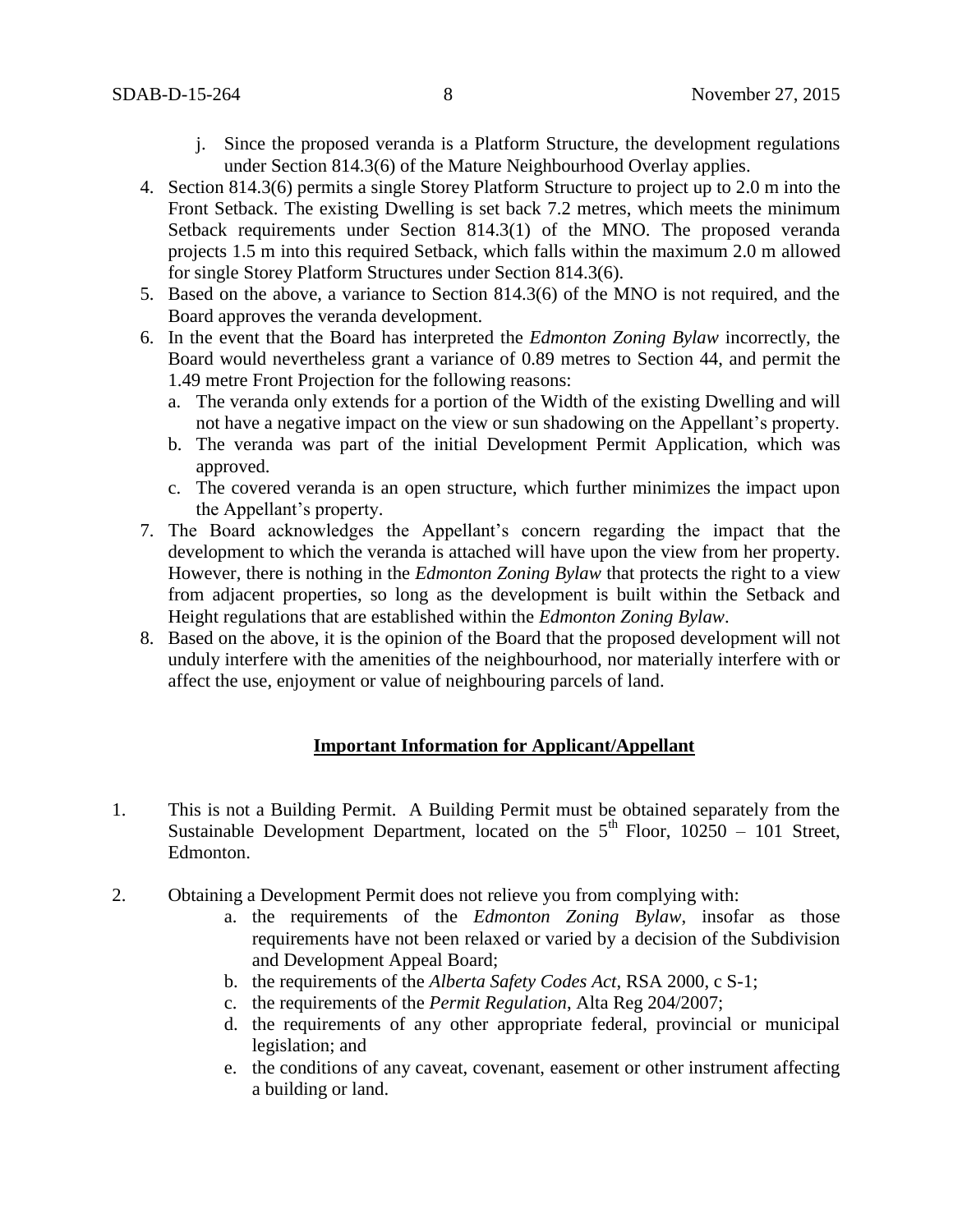- 3. When an application for a Development Permit has been approved by the Subdivision and Development Appeal Board, it shall not be valid unless and until any conditions of approval, save those of a continuing nature, have been fulfilled.
- 4. A Development Permit will expire in accordance to the provisions of Section 22 of the *Edmonton Zoning Bylaw 12800*, as amended.
- 5. This decision may be appealed to the Alberta Court of Appeal on a question of law or jurisdiction under Section 688 of the *Municipal Government Act*, RSA 2000, c M-26. If the Subdivision and Development Appeal Board is served with notice of an application for leave to appeal its decision, such notice shall operate to suspend the Development Permit.
- 6. When a decision on a Development Permit application has been rendered by the Subdivision and Development Appeal Board, the enforcement of that decision is carried out by the Sustainable Development Department, located on the 5th Floor, 10250 – 101 Street, Edmonton.

*NOTE: The City of Edmonton does not conduct independent environmental checks of land within the City. If you are concerned about the stability of this property for any purpose, you should conduct your own tests and reviews. The City of Edmonton, when issuing a development permit, makes no representations and offers no warranties as to the suitability of the property for any purpose or as to the presence or absence of any environmental contaminants on the property.*

> Mr. N. Somerville, Presiding Officer Subdivision and Development Appeal Board

c.c.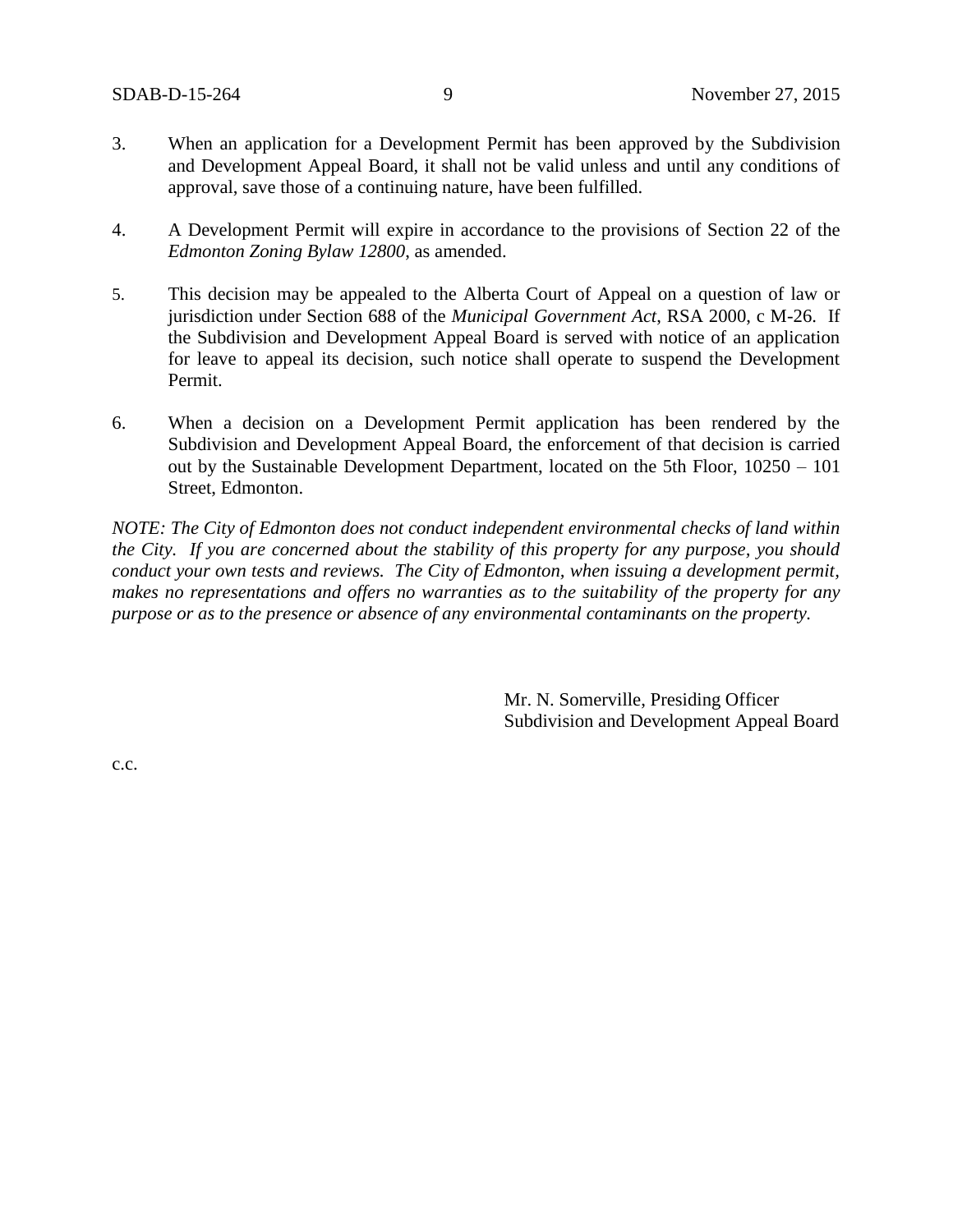# *Edmonton Subdivision and Development Appeal Board*

Churchill Building 10019 - 103 Avenue NW Edmonton, AB T5J 0G9 Phone: 780-496-6079 Fax: 780-577-3537 Email: sdab@edmonton.ca Web: www.edmontonsdab.ca

Date: November 27, 2015 Project Number: 163972980-001 File Number: SDAB-D-15-265

# **Notice of Decision**

This appeal dated October 19, 2015, from the decision of the Development Authority for permission to:

Construct an Accessory building to a General Industrial Use (Alco Inc.)

on Plan 7621517 Blk 38 Lot 33A, located at 6925 - 104 Street NW and Plan 4451S Blk 38 Lots 13-19, located at 6909 - 104 Street NW, was heard by the Subdivision and Development Appeal Board on November 12, 2015.

## **Preliminary Matter:**

At the outset of the appeal hearing, the Presiding Officer confirmed with the parties in attendance that there was no opposition to the composition of the panel.

The Presiding Officer indicated that the Appellant was not in attendance at the hearing and several attempts by staff to contact the Appellant were not successful.

The Presiding Officer asked the Respondent to respond with regard to a possible tabling of the hearing.

The Board heard from Mr. Lawrence and Mr. Desrochers, representing the Respondent, Alco Inc., who together made the following points:

1. They wish to proceed with the appeal hearing as further delay will hold up the proposed development.

The Board then heard from Mr. Welch, representing Sustainable Development, who made the following points:

1. He is not opposed to proceeding with the appeal hearing; however, it is only fair to have the Appellant in attendance.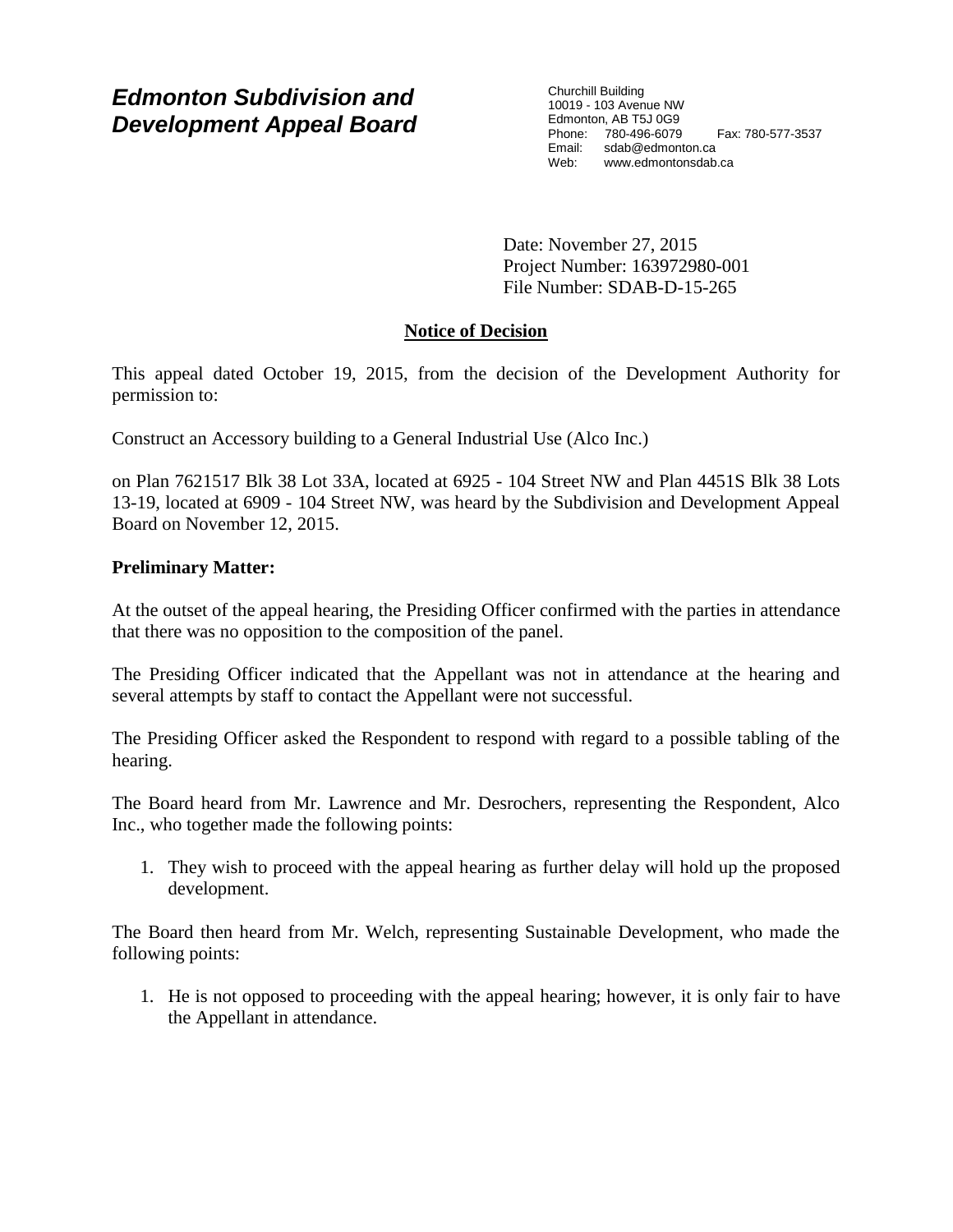#### **Decision:**

The Board will proceed with the Appeal Hearing and base its decision on the information provided at the hearing and the Appellant's written submission.

### **Reasons for Decision:**

- 1. The start of the hearing was delayed a full 45 minutes after the scheduled start time.
- 2. Since having been notified of the hearing date, there has been no request for a postponement or re-scheduling of the hearing.
- 3. No indication had been received prior to the hearing that the Appellant would be delayed or unable to attend.

## **Summary of Hearing:**

The appeal was filed on time, in accordance with Section 686 of the *Municipal Government Act*, RSA 2000, c M-26.

The Board heard an appeal of the decision of the Development Authority to approve an application to construct an Accessory building to a general Industrial Use (Alco Inc.), located at 6909/6925 – 104 Street NW. The subject site is zoned DC1 Direct Development Control Provision.

The development permit application was approved, subject to conditions and variances granted in the maximum allowable Setback requirements, design regulations and landscaping requirements. The approved development permit application was appealed by an adjacent property owner.

Prior to the hearing the following information was provided to the Board, copies of which are on file:

- A written submission received from Sustainable Development on November 5, 2015; and
- Several documents submitted by the Sustainable Development regarding emails between parties and drawings, etc.

The Board heard from Mr. Lawrence and Mr. Desrochers, both representing the Respondent, Alco Inc., who together made the following points:

- 1. They provided the Board with two submissions, a written submission from Stantec and a Brief Synopsis from Mr. Desrochers, marked "Exhibit A".
- 2. Alco Inc. has existed on the subject Site since 1947 as a machine shop.
- 3. Alco Inc. has branches in Edmonton, Nisku, and Red Deer with approximately 60 to 70 employees in the Edmonton facility and approximately 300 to 400 Alberta-wide.
- 4. A building at the back of the property was destroyed by fire and the proposed development will replace that building.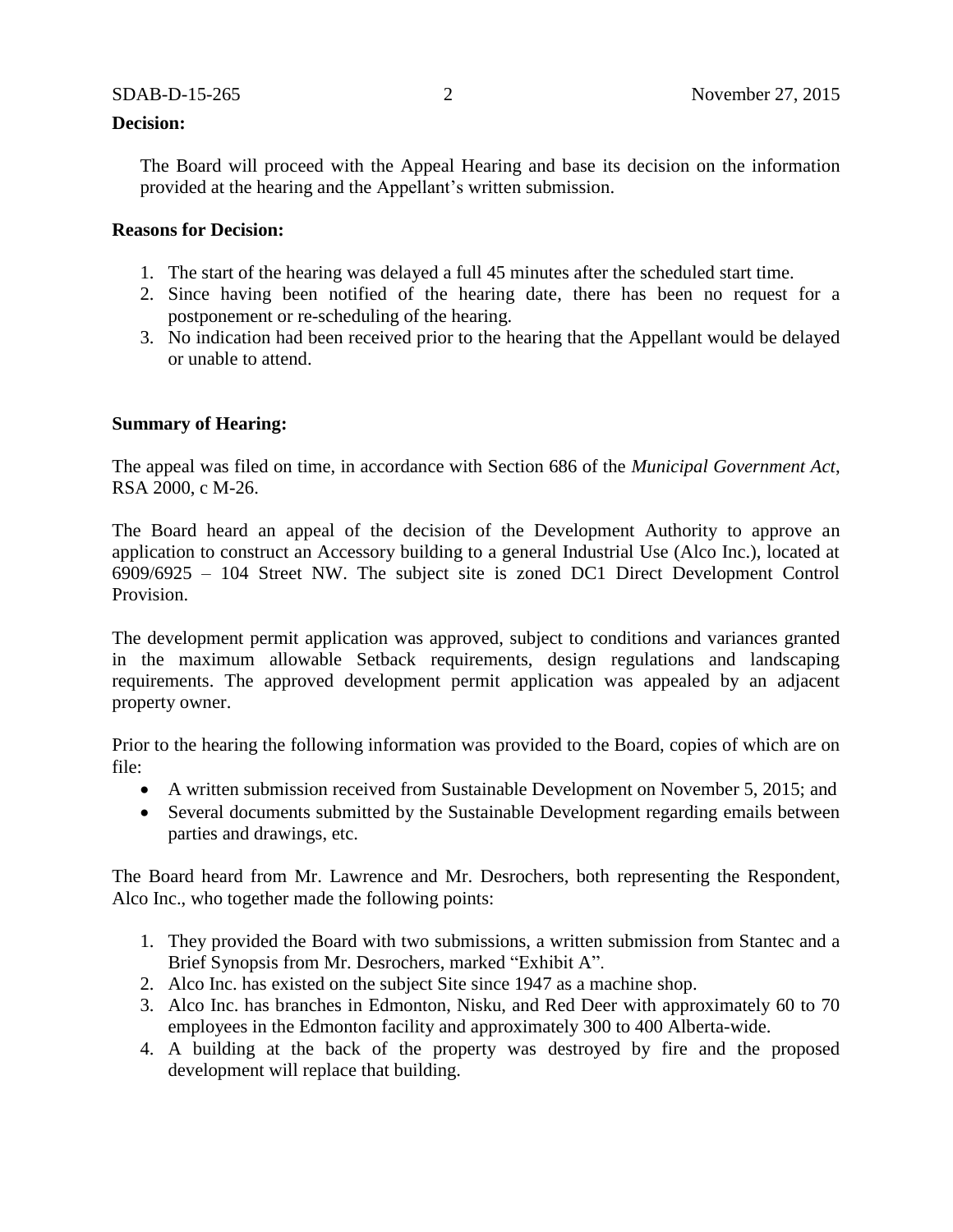- 5. Although the proposed development is an Industrial Use, the photographs provided illustrate that it has the appearance of a Commercial Use.
- 6. General Industrial Uses existing at the time of the adoption of the Bylaw are a listed Use in Area 1 of the Direct Development Control Provision.
- 7. In their opinion and from a Planning perspective, the proposed development is an Accessory Building.
- 8. They believe that the Development Authority did exercise reasonable discretion when approving the proposed development.
- 9. The proposed development is a replacement for an existing accessory Use for an Industrial Use and not a new development.
- 10. They referred to TAB 2 and TAB 3 of their submission, and referenced the Strathcona Junction Area Redevelopment Plan which allows Industrial Uses.
- 11. In their opinion, the Urban Area Setback should not be an issue as it is a Commercial Use and not an Industrial Use.
- 12. Any new development would be required to comply with the Strathcona Junction Area Redevelopment Plan.
- *13.* Alco Inc. has done their part in making the Accessory Building look like it is a Commercial Use and that it complies with the requirements of the *Edmonton Zoning Bylaw.*
- 14. They are agreeable to planting 25 bushes to screen the proposed development from 69 Avenue.

The Board then heard from Mr. Welch, representing Sustainable Development, who answered questions from the Board and provided the following information:

- 1. The Development Authority has the power to vary the landscaping requirement as he did.
- 2. With regard to the provision of the DC1 and the power of the Development Authority, he stated that Sustainable Development operates on the basis that they have the power to grant variances unless otherwise stated in the Direct Control Bylaw.

### **Decision:**

The appeal is DENIED and the decision of the Development Authority is CONFIRMED. The development is GRANTED as approved by the Development Authority, subject to the following CONDITIONS as set out in the Permit decision:

1) PRIOR TO THE RELEASE OF DRAWINGS FOR BUILDING PERMIT REVIEW, the applicant or property owner shall pay a Lot Grading Fee of \$200.00.

2) PRIOR TO THE RELEASE OF DRAWINGS FOR BUILDING PERMIT REVIEW, the applicant or property owner shall pay the Sanitary Sewer Trunk Charge (SSTC) fee. SSTC is applicable to the proposed development area of 0.4137 ha at the rate of \$7152/ha. For information purposes, the year 2015 rate is \$7152/ha. However, the final SSTC is based on the prevailing rate at the time the applicant/owner makes payment at the 5th Floor cashiers, Planning and Development Department, 10250 - 101 Street NW.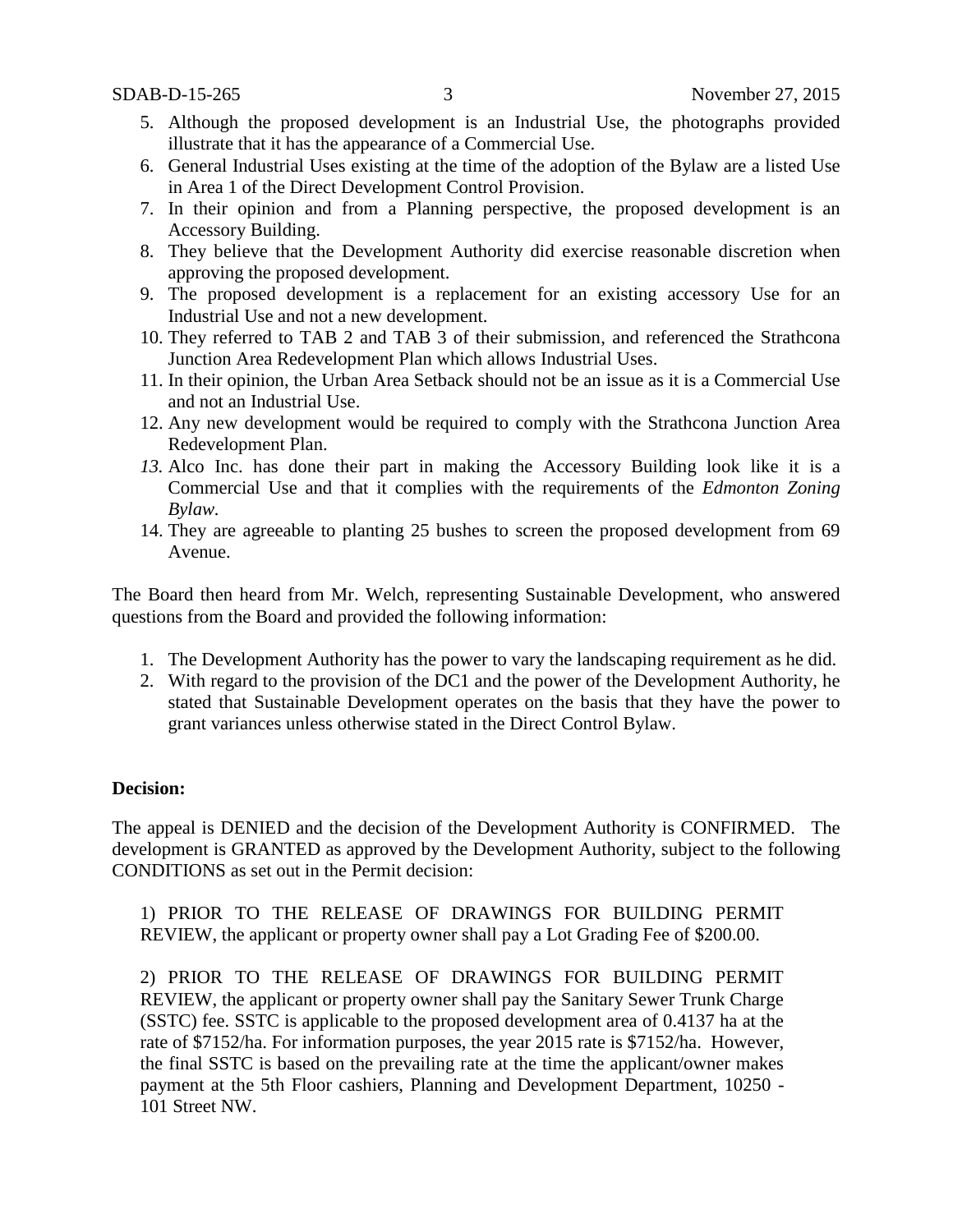3) PRIOR TO THE RELEASE OF DRAWINGS FOR BUILDING PERMIT REVIEW, the applicant or property owner shall provide a guaranteed security to ensure that landscaping is provided and maintained for two growing seasons. The Landscape Security may be held for two full years after the landscaping has been completed. This security may take the following forms:

cash to a value equal to 100% of the established landscaping costs;

or

an irrevocable letter of credit having a value equivalent to 100% of the established landscaping costs.

Any letter of credit shall allow for partial draws. If the landscaping is not completed in accordance with the approved Landscape Plan(s) within one growing season after completion of the development or if the landscaping is not well maintained and in a healthy condition two growing seasons after completion of the landscaping, the City may draw on the security for its use absolutely. (Reference Section 55.6).

4) No parking, loading, storage, trash collection, outdoor service or display areas shall be permitted within a required Yard and loading, storage, parking and trash collection areas shall be screened from view from any adjacent site and public roadway in accordance with Section 54 of the Zoning Bylaw.

5) Bicycle parking shall be provided in accordance to Section 54.3 and to the satisfaction of the Development Officer.

6) Any outdoor lighting for any development shall be located and arranged so that no direct rays of light are directed at any adjoining properties, or interfere with the effectiveness of any traffic control devices (Reference Section 51).

7) All mechanical equipment, including roof mechanical units, shall be concealed by screening so that the equipment is not visible from the viewpoint of a pedestrian viewing the building from any public or private roadway, in a manner compatible with the architectural character of the building or concealed by incorporating it within the building.

#### NOTES:

1) An approved Development Permit means that the proposed development has been reviewed only against the provisions of the Edmonton Zoning Bylaw. It does not remove obligations to conform with other legislation, bylaws or land title instruments such as the Municipal Government Act, the ERCB Directive 079, the Edmonton Safety Codes Permit Bylaw or any caveats, covenants or easements that might be attached to the Site.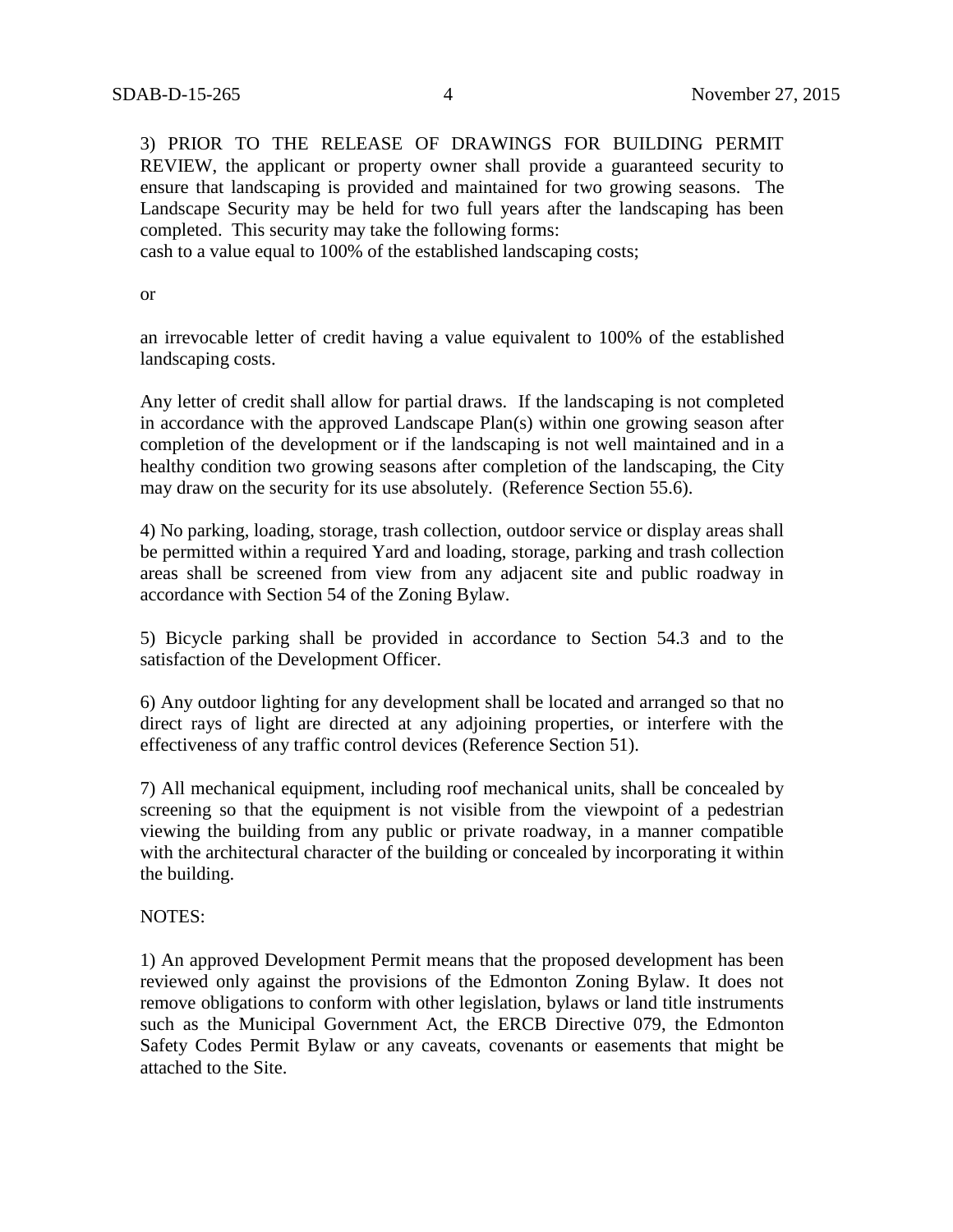2) The Development Permit shall not be valid unless and until the conditions of approval, save those of a continuing nature, have been fulfilled; and no notice of appeal from such approval has been served on the Subdivision and Development Appeal Board within the time period specified in subsection 21.1 (Ref. Section 17.1).

3) Signs require separate Development Applications.

4) The City of Edmonton does not conduct independent environmental checks of land within the City. If you are concerned about the suitability of this property for any purpose, you should conduct your own tests and reviews. The City of Edmonton, in issuing this Development Permit, makes no representations and offers no warranties as to the suitability of the property for any purpose or as to the presence or absence of any environmental contaminants on the property.

5) A Building Permit is required for any construction or change in use of a building. For a building permit, and prior to the Plans Examination review, you require construction drawings and the payment of fees. Please contact the 311 Call Centre for further information.

6) This Development Permit is not a Business Licence. A separate application must be made for a Business Licence. [unedited from the Permit decision]

In granting the development the following variances, as set out in the Permit decision, to the *Edmonton Zoning Bylaw* are allowed:

1) Variance of setback requirements from S. DC1(16136) ("Additional Development and Design Regulations – Area  $1"$ )(a):

- From a maximum of 2.5m to 13.77m, from the front (69 Avenue) yard.

2) Variance of design regulations from S. DC1(16136), SS. 7(i) and ("Additional Development and Design Regulations – Area 1")façade:

- The requirement for glazing on the new building is waived.
- The requirement for additional façade treatments is waived.

3) Variance of landscaping requirements from SS 54.2(3)(a), 55.4(7), and DC1(16136)(7)(o):

- From 4 trees to 0 trees.
- All proposed landscaping may be deciduous plant material.

 - The requirement from landscaping to separate public throughfares from off-street parking lots is waived.

[unedited from the Permit decision]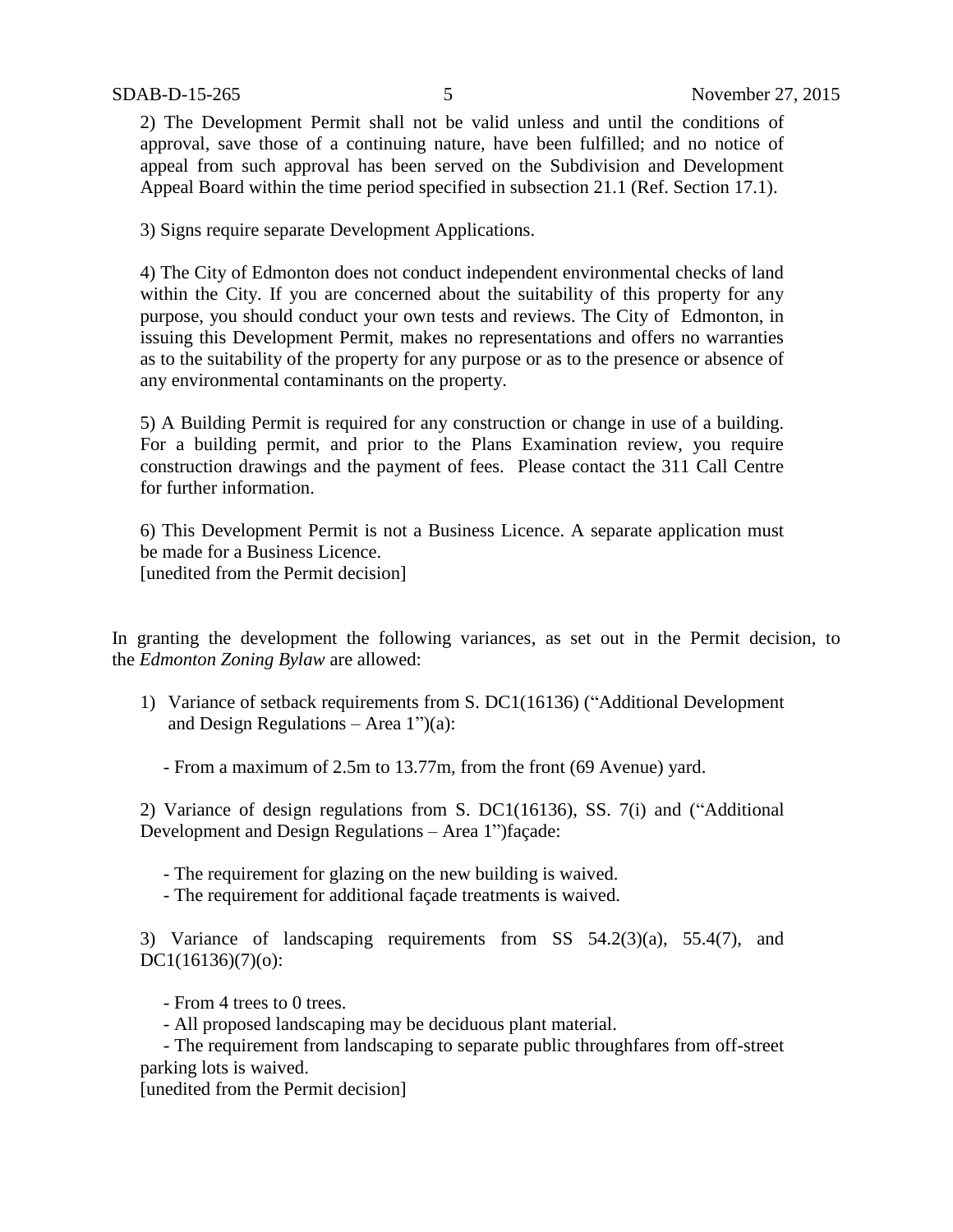#### **Reasons for Decision:**

The Board finds the following:

- 1. The proposed development is a listed Use in the DC1 Direct Development Control Provision.
- 2. Based on the evidence submitted, the proposed development is in keeping with the General Purpose of the DC1 Direct Development Control Provision and the Strathcona Junction Area Redevelopment Plan.
- 3. The Development Authority had the discretion to grant the three variances as the proposed Development is an Industrial Building and will be Setback from 69 Avenue.
- 4. Based on the evidence submitted, the proposed development is in keeping with the directions of City Council as set out in the Strathcona Junction Direct Development Control Provision.

### **Important Information for Applicant/Appellant**

- 1. This is not a Building Permit. A Building Permit must be obtained separately from the Sustainable Development Department, located on the  $5<sup>th</sup>$  Floor, 10250 – 101 Street, Edmonton.
- 2. Obtaining a Development Permit does not relieve you from complying with:
	- a. the requirements of the *Edmonton Zoning Bylaw*, insofar as those requirements have not been relaxed or varied by a decision of the Subdivision and Development Appeal Board;
	- b. the requirements of the *Alberta Safety Codes Act*, RSA 2000, c S-1;
	- c. the requirements of the *Permit Regulation*, Alta Reg 204/2007;
	- d. the requirements of any other appropriate federal, provincial or municipal legislation; and
	- e. the conditions of any caveat, covenant, easement or other instrument affecting a building or land.
- 3. When an application for a Development Permit has been approved by the Subdivision and Development Appeal Board, it shall not be valid unless and until any conditions of approval, save those of a continuing nature, have been fulfilled.
- 4. A Development Permit will expire in accordance to the provisions of Section 22 of the *Edmonton Zoning Bylaw 12800*, as amended.
- 5. This decision may be appealed to the Alberta Court of Appeal on a question of law or jurisdiction under Section 688 of the *Municipal Government Act*, RSA 2000, c M-26. If